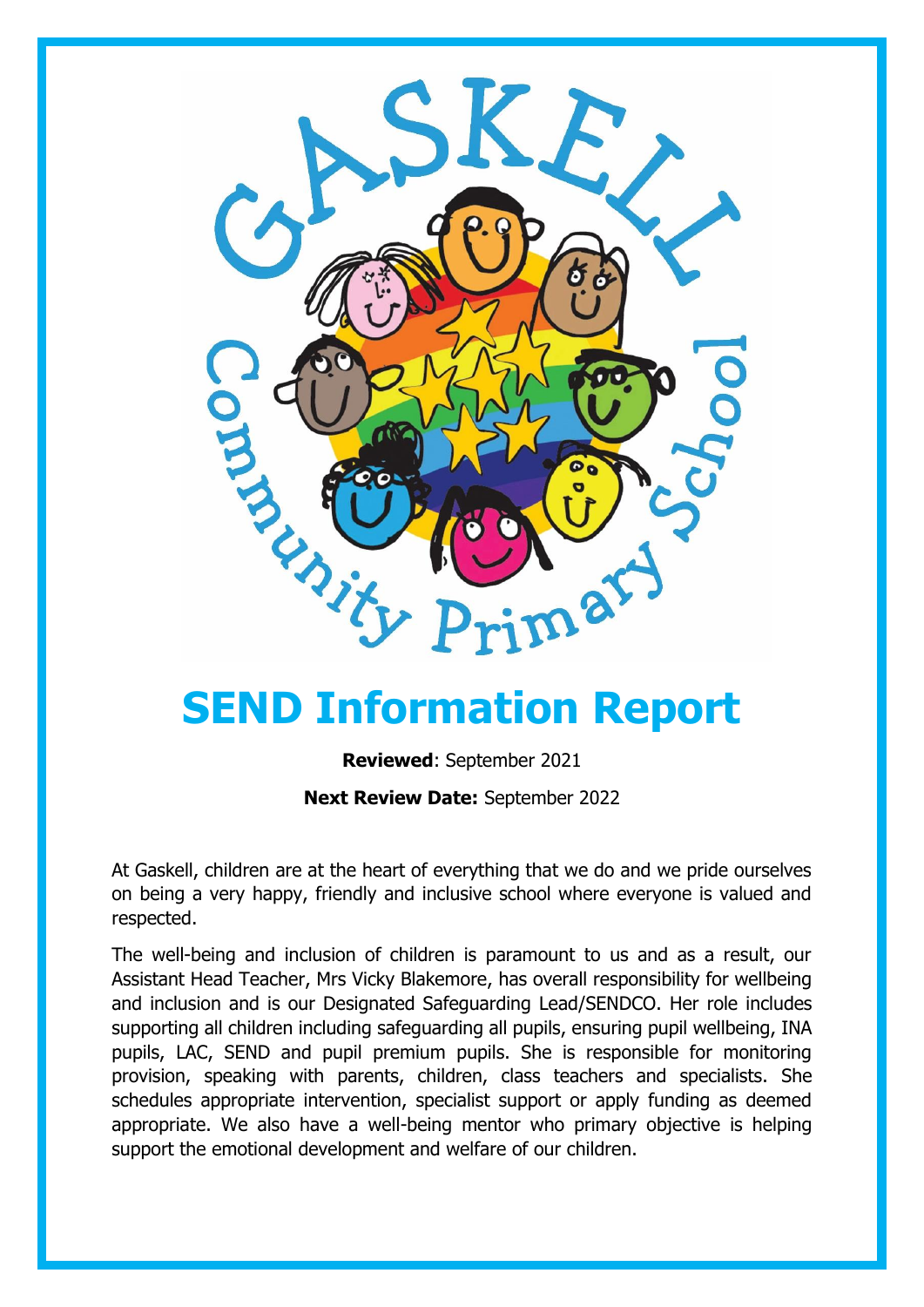**Frequently asked questions are answered below,** but if you need further support, please contact **Mrs Vicky Blakemore** who can be contacted via your child's class teacher or the School Office on 01204 333666.

# **General Information/Frequently Asked Questions**

#### **1) What should I do if I think my child has a Special Educational Need or Disability?**

If **you** are worried that your child may have a Special Educational Need, the first person to talk to is your child's Class Teacher. Your child's teacher will listen to your concerns and discuss if, and how, these might be presenting in school as well. The Class Teacher will then discuss your concerns with our SENCO, who may also ask to meet with you. From this point, together, we will come up with a plan of how best to support your child.

If **we** have any concerns about your child, we will also contact you. This may be because of concerns we have about their academic progress or concerns about their ability to:-

- socialise and interact age-appropriately
- cope / behave age-appropriately
- keep themselves safe age-appropriately
- organise themselves age-appropriately and work with a degree of independence
- make and keep friends

We will also contact you if there are any changes in their well-being or general demeanour.

As part of our Special Needs Policy we would designate a child as having special needs following a period of concern and a number of different tasks being carried out. The child would not be judged solely on the results of tests or on the number of months they are behind the age related standard, but following discussions with you, the Class Teacher and the deployment of appropriate intervention and / or external Specialists, if necessary.

## **2) What kinds of need are provided for?**

At Gaskell we use our best endeavours to meet all kinds of needs; it may be that your child just needs some extra support to achieve their potential, but it could be that your child has some additional emotional, behavioural or social interaction / communication needs.

We also provide for children who, as part of an Education Health and Care Plan, may have a dedicated adult assigned to them during the school day. In the academic year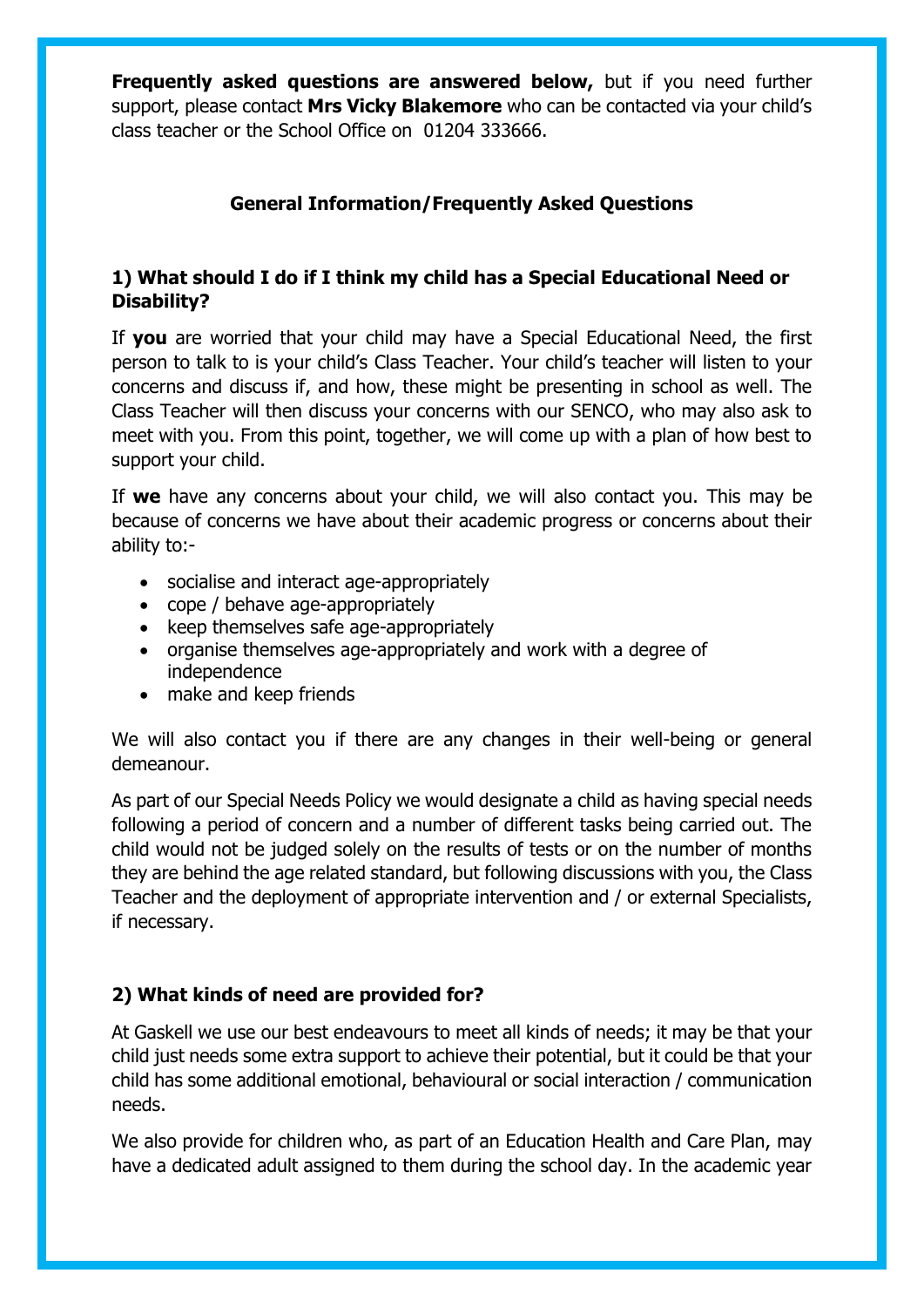2020 – 2021 six children with Education Health and Care Plans were provided for and three further applications for an Education Health and Care Plan are pending.

#### **3) What is our school's ethos/approach to SEN and Disability**?

Our main ethos around SEND is that all teachers are the teachers of all children. This means that we believe every member of staff in school has a responsibility for our SEND children.

Gaskell is committed to removing any barrier to learning or participation that can hinder or exclude individual children or groups of children.

All children with or without Special Educational Needs receive equality of entitlement to all activities, whether curricular or extra-curricular. Wherever necessary, special provision is put in place to ensure that this is met. This may be by providing a simpler activity but could be in the form of:-

- additional adult support
- use of visual timetables to provide routine and structure
- individualised timetables working on personal targets
- smaller group teaching
- simplified language
- broken down tasks
- additional intervention sessions which concentrate specifically on the area of need and could be delivered as 1:1 or in small groups
- support from Specialist services like Ladywood Outreach Service
- specialist equipment
- speech and language therapy and associated programmes
- well-being therapy

Some of our children need additional targeted support to allow them fully acquire their speech and language. Consequently, we employ an NHS specialist Speech and Language Therapist who works with us for one full day per week. The on-site therapist assesses children within school and then provides individualised, targeted support programmes that are delivered by qualified staff within school. There are currently around twenty children in school who benefit from this service, alongside other children who have more long term, targeted support from outside Speech and Language providers.

Gaskell Primary School also deploys a Local Authority Educational Psychologist for the maximum allowance possible. The Educational Psychologist service provide tailored reports when seeking EHCP applications or targeted support from other services where deemed necessary.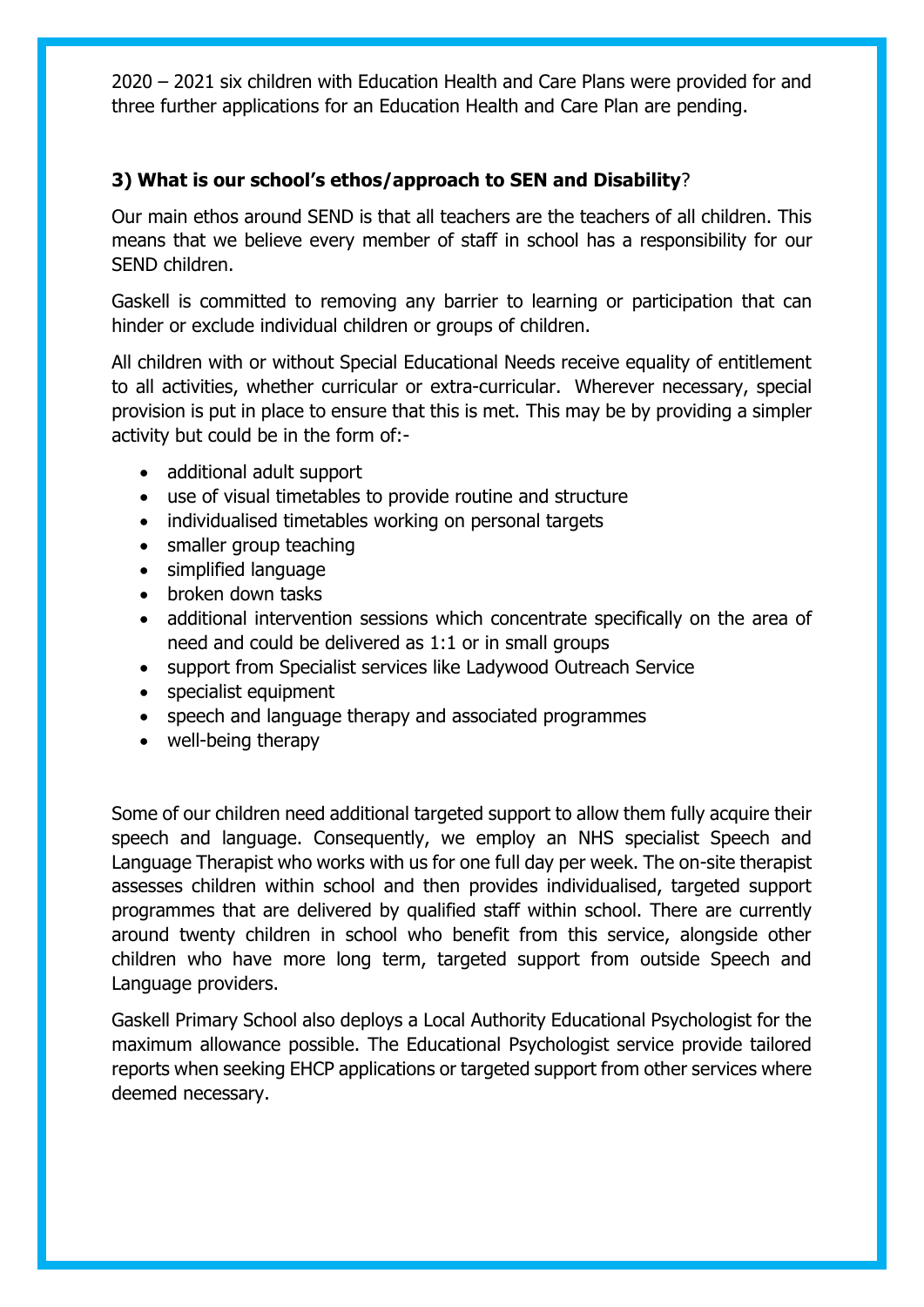#### **4) How will I know how well my child is doing in school?**

There are many opportunities for our parents to get involved in school life and to stay informed about how their child is doing in school.

Each term we hold Parent Evenings where you get the chance to meet one to one with your child's Class Teacher. At the end of each term (after our end of term assessments) you will receive a short written report informing you of the standard your child is currently working at compared to National Expectations. You will also get a more detailed written report at the end of the school year.

If your child is on our SEND Register, you will also be invited to their Pupil Passport Review meetings (which take place at least twice a year) where you will be involved in setting targets for your child and get a chance to discuss your child's needs and progress.

Whenever there is a need to refer your child to a Specialist agency, our SENCO will meet with you to complete an Early Help Assessment. This enables the Specialist agency to concentrate on your child's main area of need and will involve creating an action plan which will then be reviewed with you at least every eight – ten weeks at Early Help Review Meetings.

In addition to this, there are many chances throughout the school year where parents are invited into the school and can talk to us; for example after a school performance, special assembly or at one of our special themed days.

We are always here to help and support you at Gaskell; all of our Class Teachers, Teaching Assistants and members of the Leadership Team are always available to discuss any worries or issues that you may have. If you would like to speak to Mrs Mrs Vicky Blakemore (SENDCO), you can arrange this through your child's Class Teacher or by asking for an appointment at the School Office. It is really important to us that any concerns or worries that you have are addressed quickly, so please don't hesitate to contact us.

## **5) What support will there be for my child's overall well-being?**

The well-being and inclusion of children is paramount to us and as a result our Assistant Head Teacher, Mrs Vicky Blakemore, has overall responsibility for wellbeing and inclusion and is our Designated Safeguarding Lead. Her role includes supporting all children including: safeguarding all pupil; ensuring pupil wellbeing; INA pupils; LAC; SEND and pupil premium pupils. She is responsible for monitoring provision, speaking with parents, children, class teachers and specialists. She schedules appropriate intervention, specialist support or apply funding as deemed appropriate.

We also have a well-being mentor (Mrs Adele Smith) whose primary objective is helping support the emotional development and welfare of our children. This may be help settle in a new child or support a vulnerable child during a difficult period of their lives. It may be used to build self-confidence, develop self-awareness, help your child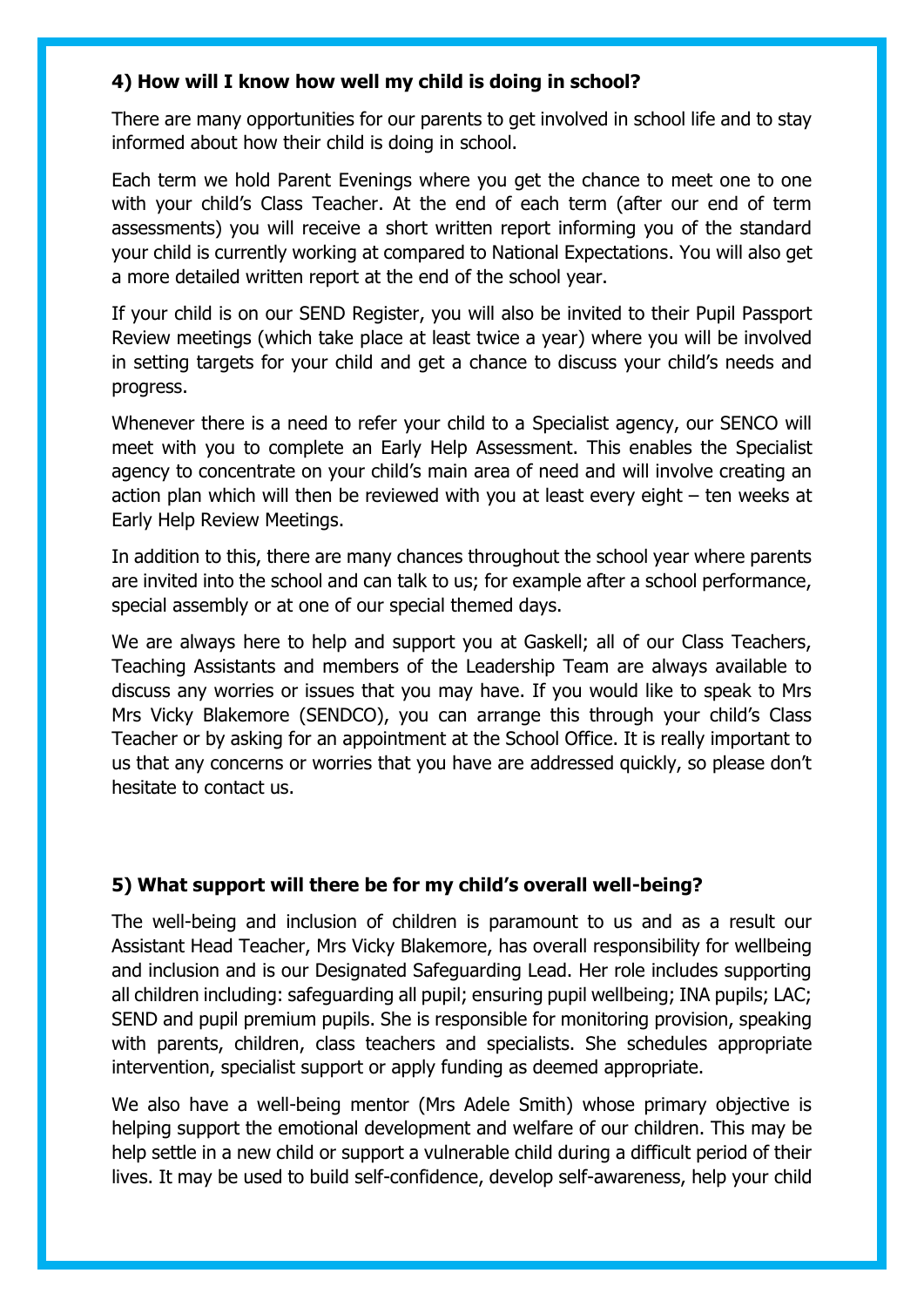manage their feelings or improve motivation, empathy or social skills. This is an extremely crucial service for our young people during these difficult times.

In Early Years, each child is assigned a Key Worker who supports each of our youngest children. The children develop quality relationships with all staff within the unit, however it is crucial to have a main point of contact for each child and family. We can also offer bilingual support, for some languages if required. If your Early Years child is deemed in need of significant 1:1 support, an application can be made to the Local Authority for Early Years Inclusion Funding / Support.

Our new well-structured PSHE Curriculum (link on website) is intrinsically woven throughout our whole curriculum and wider school life. It is designed to support our children to manage healthy relationships, regulate emotions and stay safe when online and within the environment. This helps foster the development of the whole child academically, physically, emotionally and socially.

Our outdoor learning, residential experiences, wellbeing days, trips and special visitors provide further opportunities for children to work together and develop and maintain relationships in different settings and contexts.

We have three accredited Mental Health First Aiders for children (Mr Paul Naylor and Mrs Adele Smith) and two for our staff (Ms Sarah Barlow and Mr James Cranage).

#### **6) How will I be involved in discussions about, planning for, and involvement in, my child's education?**

At Gaskell, we believe that partnership with parents is key in enabling all children to achieve the very best that they possibly can. We treat all parents as partners and you are encouraged to play an active and valued role in your child's education. We recognise that parents hold vital information and have knowledge and experience that will contribute greatly to the shared view of your child's individual needs and the best ways of supporting them. Parents will be informed if their child is in need of SEND support and will be invited to their termly Pupil Passport Review meetings.

There will also be Early Help Review meetings held every eight – ten weeks when any additional intervention or Specialist agency is involved.

Where a child has an Education, Health & Care Plan (EHCP), Annual Reviews will also be carried out to which parents are encouraged to attend and at which their views are welcomed and encouraged.

## **7) How do Gaskell involve children and young people in their education and in the decision making process**?

It is imperative to us that our children feel listened to and valued at our school. We have an active School Council and Pupil Forum, who are regularly consulted about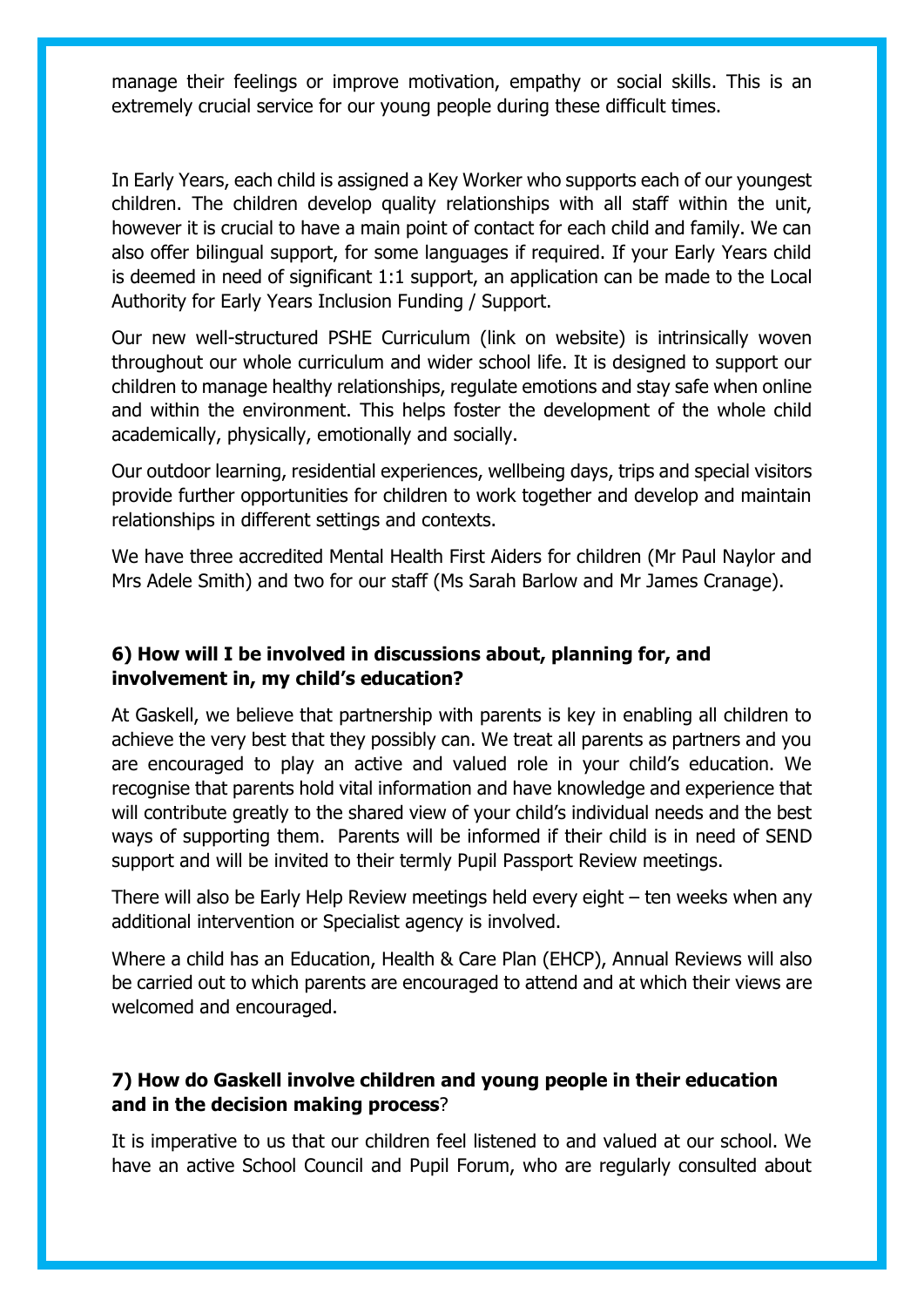school issues. We also have a reflective feedback session each Friday with each class, where children can discuss the impact of their week and reflect on things that they have enjoyed or that may have not gone so well. Through our rigorous Quality Assurance Programme, we regularly canvass pupil voice through questionnaires and conferences.

In addition, children are encouraged to participate in their Early Help Meetings, Pupil Passport Meetings, EHCP Annual Reviews and LAC meetings (where appropriate) so that their voice can be heard. The SENDCO also carries out SEND pupil conferencing twice a year, where children have the opportunity to answer questions about how supported they feel in school.

#### **8) How will my child be supported in moving between phases of their education?**

Our SENCO/ Inclusion Lead meets with the Early Years Leader and Key Stage Leaders to discuss children who may find moving between phases of education more challenging. Specific transition activities will be planned if deemed appropriate.

The SENCO also meets with representatives from all of our feeder High Schools during the Summer Term to update them on the SEND children that will be going to their schools in the Autumn. In addition Gaskell support and encourage children by facilitating additional transition sessions provided by Ladywood Outreach Service at their new High Schools.

## **9) Who, outside of school, can I turn to for advice and support?**

The school works with many external agencies to seek advice and support to ensure the needs of all children are fully understood and met. These include:-

Local Authority Early Years Foundation Stage Team

Ladywood Outreach Service

Health Visiting Service

School Nursing Team

Early Intervention Team

Educational Psychologist

Behaviour Support Service

Child and Adolescent Mental Health Service (CAMHS)

Occupational Therapy

NHS Physiotherapy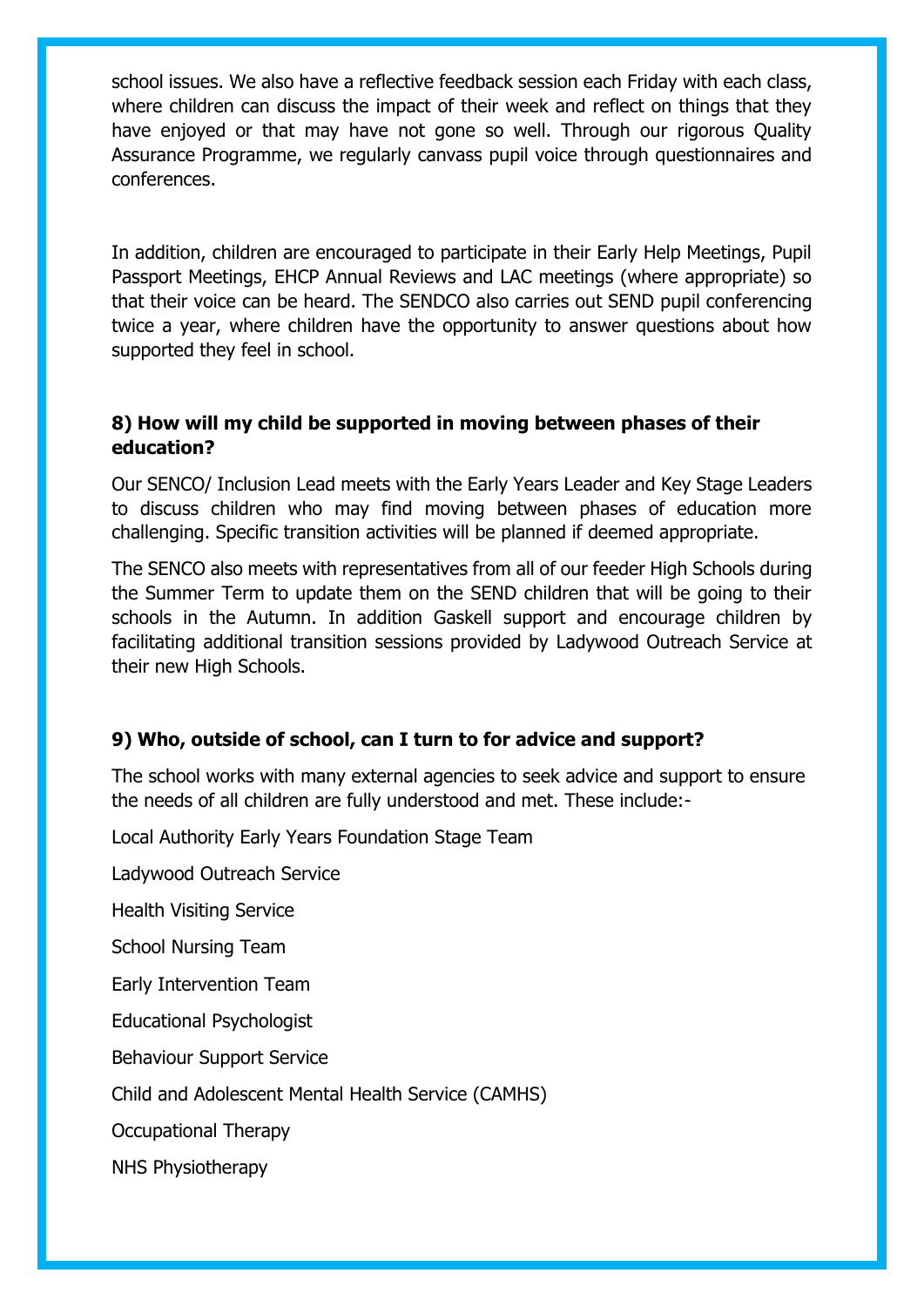Bolton Information and Advisory Service

Bolton Mediation Service

ACIS (Achievement, Cohesion and Integration Service)

NHS Speech and Language Service

Children's Social Care

**PCSOs** 

Community Paediatrician

Cluster and High School SENCOs

## **10) How skilled are the staff at Gaskell Community Primary School in meeting the needs of my child?**

An ongoing programme of professional training is in place to ensure that the Inclusion Lead, SENDCO, Class Teachers and Support Staff have the appropriate training, skills and knowledge in areas that will improve their teaching and support of all children. Recent training includes:

- Safeguarding
- First aid
- Moving and handling
- Mental Health First Aid
- Tailored Behavioural Support Strategies
- PSHCE New curriculum

In addition, Mrs Vicky Blakemore meets with Ladywood Outreach Service and Speech and Language termly to ensure that provision for our pupils with additional needs is reviewed regularly and any new children in need of additional support are discussed.

Our SENCO and Inclusion Lead actively engage with other local schools and agencies to share best practice and keep abreast of local and national initiatives / policies to support children with SEND.

# **11) How is the provision for children with SEND evaluated?**

Pupil Progress meetings are held termly with Class Teachers to review the outcomes of all children including those with SEND. As part of a rigorous Quality Assurance Programme, the school also canvasses children's thoughts and opinions through Pupil Voice questionnaires and Pupil Conference interviews. Lessons are observed regularly and learning walks are carried out to monitor the provision for SEND children in their classroom settings. The Early Help Review meetings also assess and evaluate the success of any Specialist Agency's involvement and then address next steps.